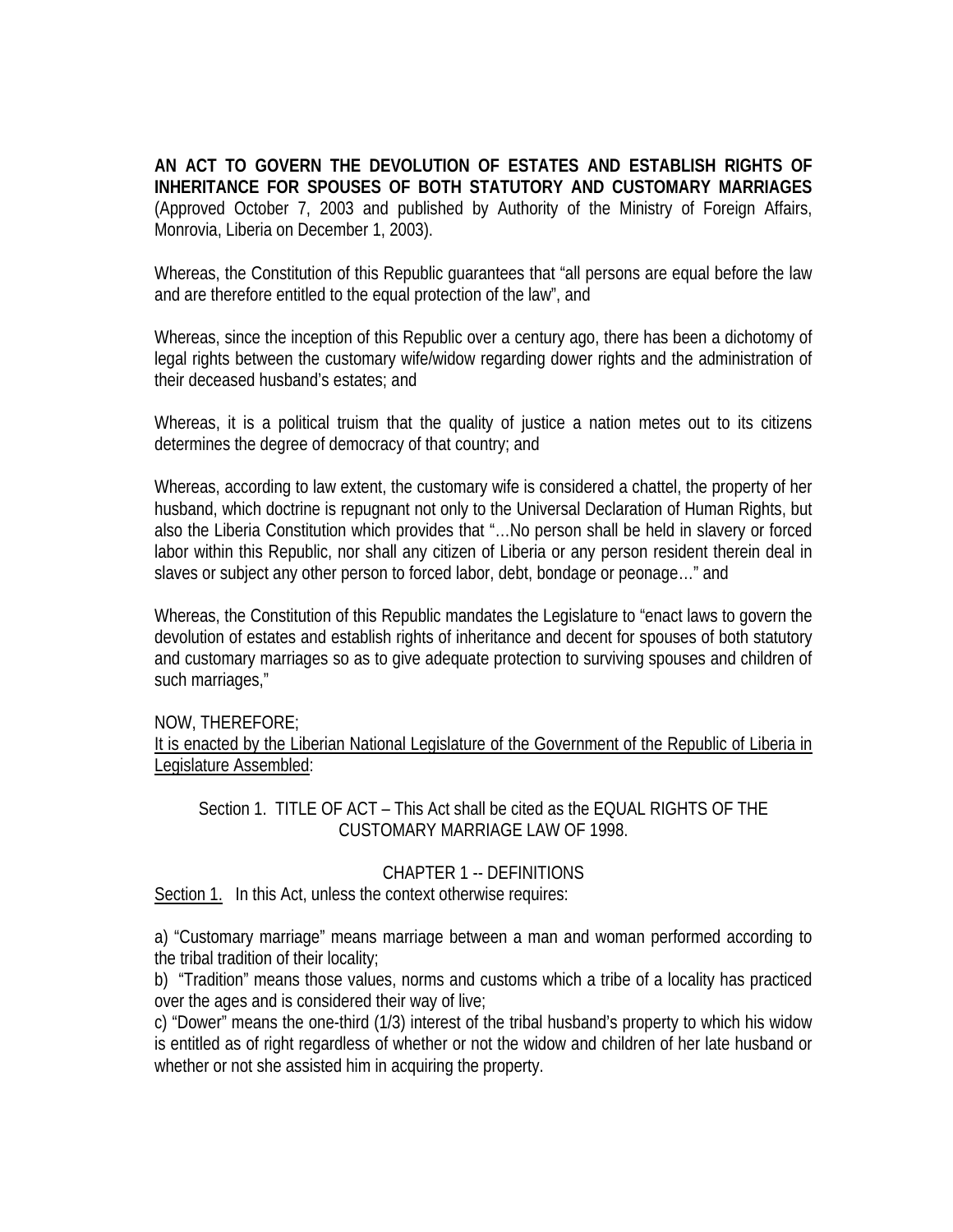d) "Widow" means a woman whose husband is dead.

e) "In loco parentis" means those persons standing in the place of a person or a substitution of parents;

f) "Letters of Administration" means the authority given by the Probate Court to a tribal widow/widows, children of tribal marriage, or next of kin to take care of, control the property of the deceased which he left at the time of his death;

g) "Estate" means the total amount of property, real, personal and mixed which a person died seized of at the time of his death;

h) "Intestate estate" means the property left by one who has died without leaving a Last Will and Testament describing how said property is to be divided;

i) "Tribal or customary spouse" means either the husband or wife who is married according to tribal tradition;

j) "To confess" means for a woman, whether married or not, to call the name of a man, other than her husband or boyfriend, with whom she has illicit sexual intercourse;

k) "Christian marriage" means that marriage which is performed either in the Church, at home, or any place by a Priest, Pastor or Judge, according to statute;

l) "Inchoate dower" means a wife's vested interest in the property of her husband immediately upon marriage during his lifetime, which may become a right of dower after his demise.

### CHAPTER 2. RIGHT, DUTIES AND LIABILITIES OF CUSTOMARY MARRIAGE Section 2.1 - Equal Right to be Accorded Customary Wife

All customary marriages shall be legal within this Republic, and the rights, duties and liabilities of the statutory wife shall likewise be accorded to all customary wives, consistent with and pursuant to the provisions contained in the Act Adopting a New Domestic Relations Law, known as Title 9 of the Liberian Code of Laws Revised, 1973, and which is hereby fully incorporated, as if quoted verbatim herein.

Section 2.2 – Recovery of Dowry Prohibited – The recovery of dowry (token) from the wife or her parents by the husband is hereby prohibited. Any husband who collects or attempts to collect dowry from his wife or her parent by use of force, directly or indirectly, has committed a felony of the first degree, and upon conviction in a court of competent jurisdiction, shall be fined the amount of not less than L\$500.00 nor more than L\$1,000.00 including restitution, if any dowry was refunded.

Section 2.3 – Husband/Wife's Inchoate Dower -- Immediately upon marriage, the customary wife shall be entitled to one-third of her husband's property personal or real and vice versa regardless of whether or not he/she helped him/her to acquire said property.

Section 2.4 – Compulsory Wife Labor Prohibited – It shall be the responsibility of customary spouses to work in partnership and adequately maintain and support their household, according to their financial or physical means.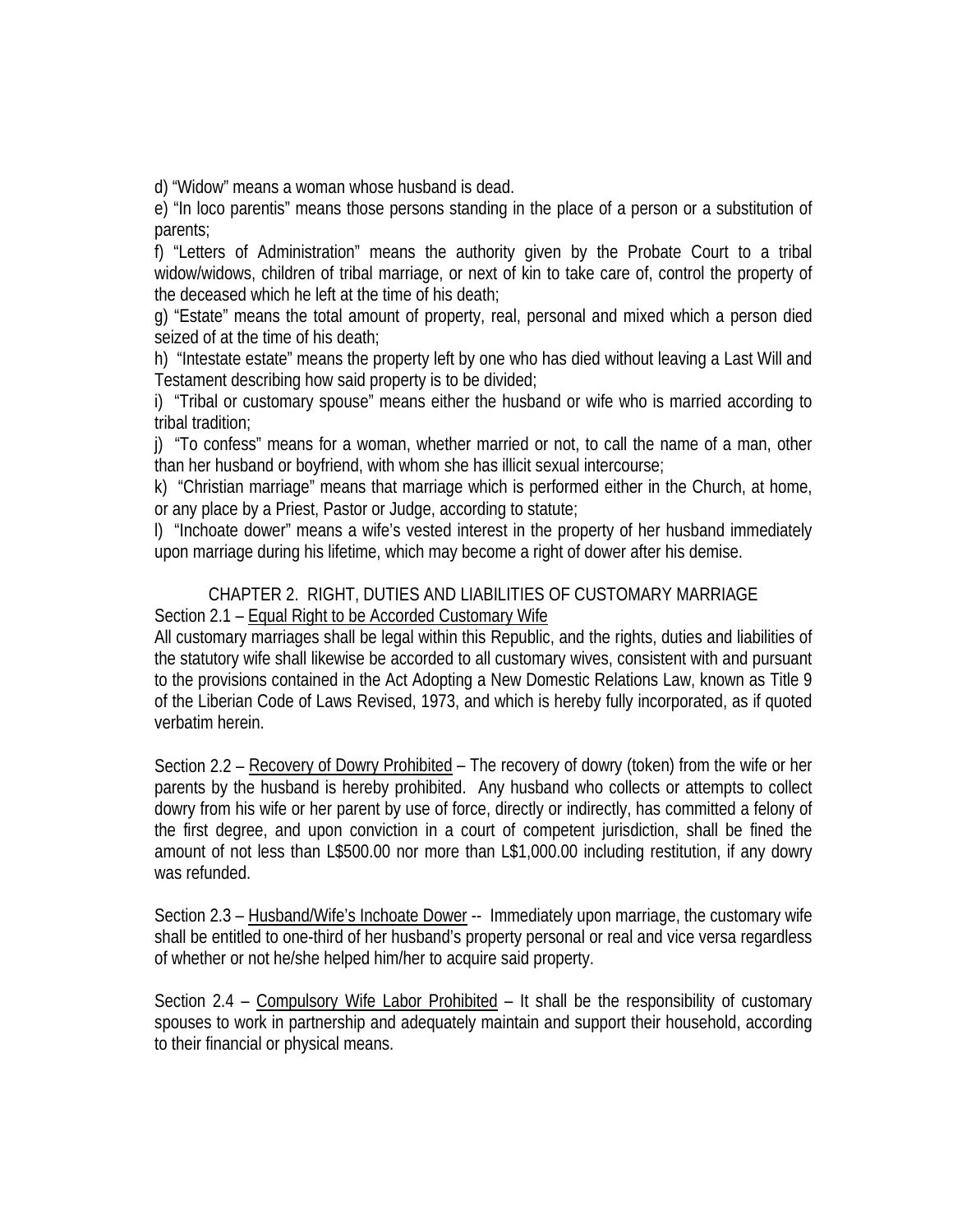Section 2.5. – Wife's Human Rights to be Respected – Every customary husband shall respect his wife's Human Rights; any violation of this Section shall entitle the wife to seek redress in a court of law.

# Section 2.6 – Wife's Property Exclusively Her Own

a) The property acquired or owned by a customary woman, either before or during marriage, belongs to her exclusive of her husband and she is therefore free to do any lawful business in her own name, including the right to contract with third parties but to the full knowledge and consent of her husband.

b) Any customary husband who shall control, or attempts to control his wife's property, or prevents her from operating her lawful business has committed a felony of the second degree (theft of property), and upon conviction in a court of competent jurisdiction, shall be fined the amount of not less than L\$200.00, nor more than L\$500.00 including restitution of property of the wife converted to his personal use.

Section 2.7 "Confess Damages" Prohibited – No customary husband shall aid, abet, or create the situation for his customary wife to have illicit sexual intercourse with another man for the sole purpose of collecting damages. Any customary husband who shall violate this Section has committed a felony of the first degree, and upon conviction in a court of competent jurisdiction, shall be fined the amount of not less than L\$200.00 nor more than L\$500.00 including restitution of the damages collected, if any.

Section 2.8 – "Confess" Names Unlawful – It shall be unlawful for any customary person or husband to compel or demand any female of legal age, whether or not she is his customary wife, to "confess" or call the name of her lover with whom she has had illicit sexual intercourse in order to collect damages from said lover for interference with domestic relations; either spouse may seek redress through a court of competent jurisdiction or tribal court. Any violation of this Section shall constitute a felony of the second degree, and the offender shall, upon conviction in a court of competent jurisdiction, be fined the amount of not less than L\$500.00 nor more than L\$1,000.00.

Section 2.9 – It shall be unlawful for any customary female under the age of 16 to be given in customary marriage to a man; any tribal person who violates this Section has committed a felony of the first degree, and upon conviction, shall be fined the amount of not less than L\$500.00 nor more than L\$1,000.00.

# Section 2.10 – Unlawful for Parents to Choose Daughter's Husband

a) Every customary female of legal age shall have the unrestricted right to marry the man of her choice. It shall be unlawful for any tribal parent to choose a husband for his/her daughter, or compel the daughter or other female relative to marry a man not her choice.

b) Any tribal parent or next of kin who shall violate Section 2.10 (a) of this Act has committed a felony of the first degree, and upon conviction, is punishable by a fine of not less than L\$500.00 nor more than L\$1,000.00.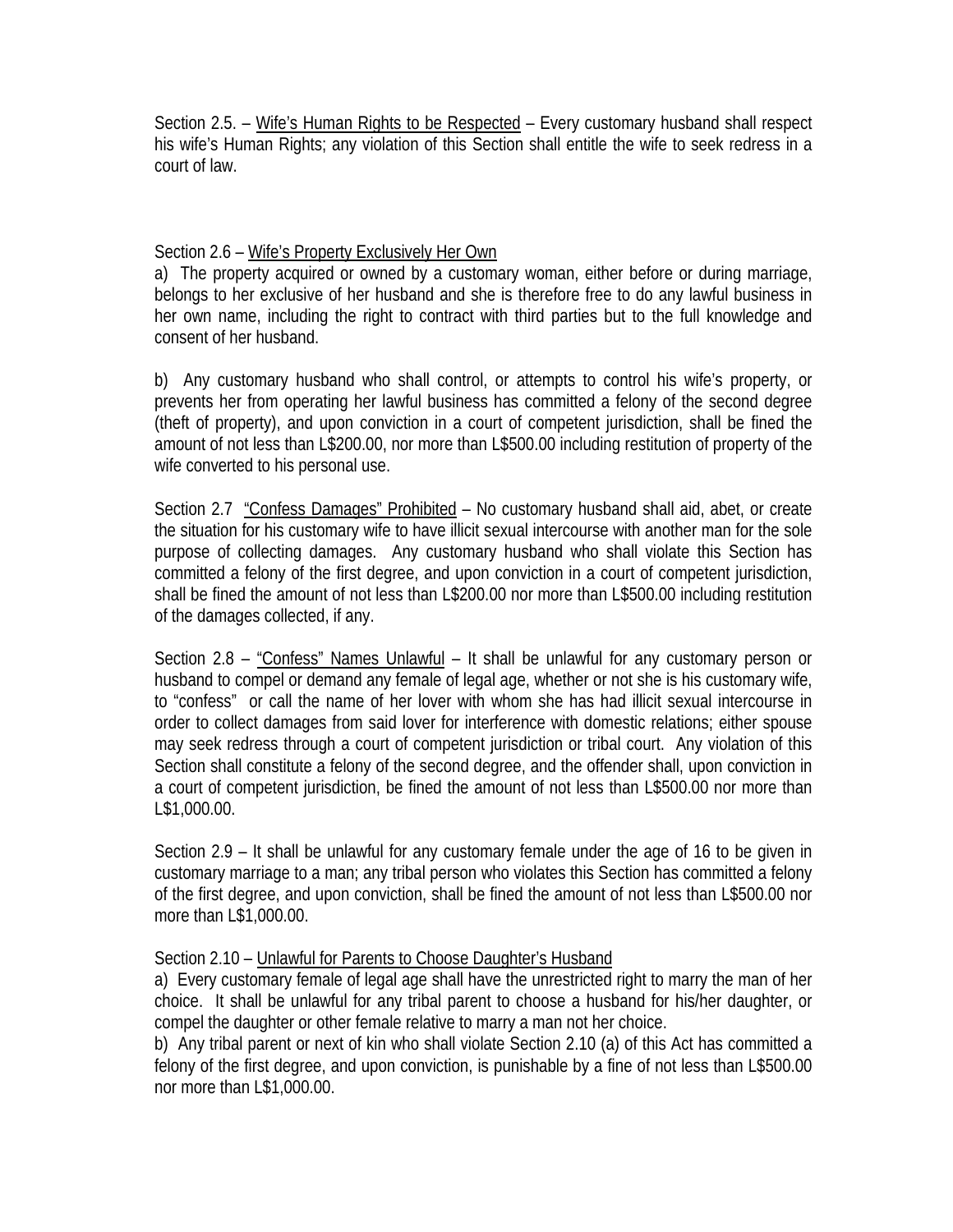### CHAPTER 3 DEVOLUTION OF ESTATES AND RIGHTS OF INHERITANCE Section 3.1 – Decedent Estates Law Applicable to Customary Marriage

The provisions as contained in Title 8 of the Liberian Code of Laws Revised of 1972, known as the New Decedents Estates Law including a Probate Court Procedure Code, are hereby incorporated as if quoted verbatim, and which shall equally apply to all native customary marriages immediately after the passage of this Act.

Section 3.2 – Widow's Dower Rights – Upon the husband's death, the widow or multiple widows shall be entitled to only one-third (1/3) of their late husband's property; the balance two thirds (2/3) of the decedent's property shall descend to his children, if any, or to his collateral heirs according to the Decedents Estates Law.

### Section 3.3 – Widow's Liberty Not Restricted After Husband's Death

After the death or burial of her/their husband, the customary widow or multiple shall be at liberty either to remain on the premises of her/their late husband to administer said estate, or she/they may take another husband of her/their choice and shall vacate the premises of the late husband in as much the new marriage entered automatically reverse said rights and same property return to the heirs or children of the late husband.

### Section 3.4 Compulsory Marriage of Widow to Deceased Husband's Kin Unlawful

a) No family member of the deceased husband shall compel the widow or widows to remain within the family, or marry a kin of her/their late husband;

b) Any family member who shall compel widow to marry one of her last husband's relatives against her will in order for said widow to be able to subsist or earn a livelihood, has committed a felony of the first degree, and upon conviction in a court of competent jurisdiction, shall be fined the amount of not less than L\$500.00 nor more than L\$1,000.00.

# Section 3.5 – Widow to Administer Deceased Husband's Estate

Widow or multiple widows collectively, children or collateral heirs, shall have the unrestricted right to petition the Probate Court in their jurisdiction for Letters of Administration to administer the property of said decedent, and which right shall not be denied by Probate Court within the Republic. Any denial of this right shall entitle the aggrieved party to appeal to the Supreme Court of Liberia.

# Section 3.6 – Right of Tribal Inhabitants to Make Last Will and Testament

Every male and female of legal age under customary or tribal law shall have the right to make his/her Last Will and Testament, describing how his/her property is to be distributed after his/her death.

# Section 3.7 – Custody of Minor Children Right of Spouse

Upon the death of either spouse (husband or wife), said children, if minors, shall remain with the spouse living as of right; no member of the deceased family shall deprive the spouse living of the right to custody of said minor children, taking into consideration the best interest of the child.